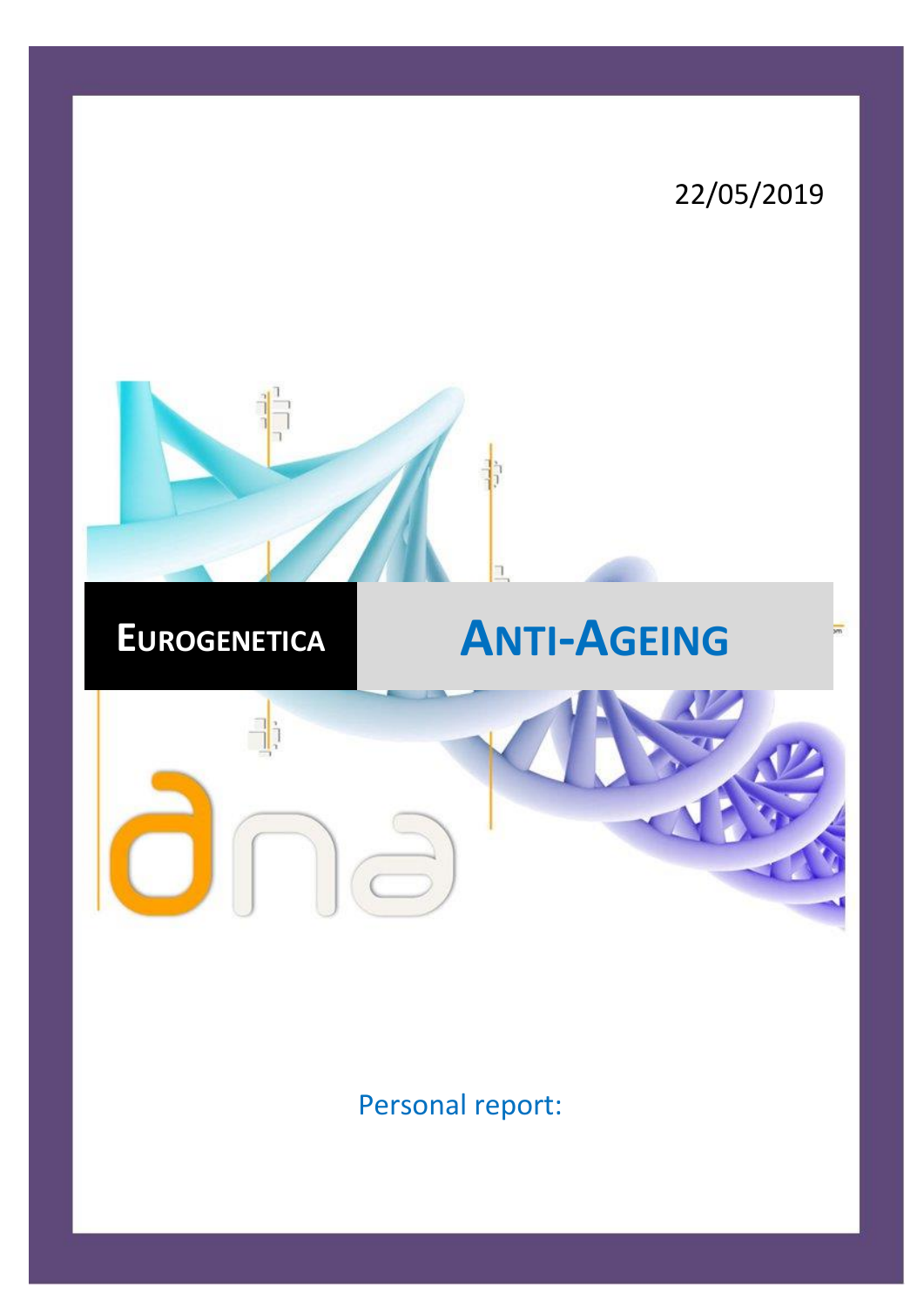

**"Your skin reflects your inner health – in fact the appearance of your skin comes mostly from processes inside the body"**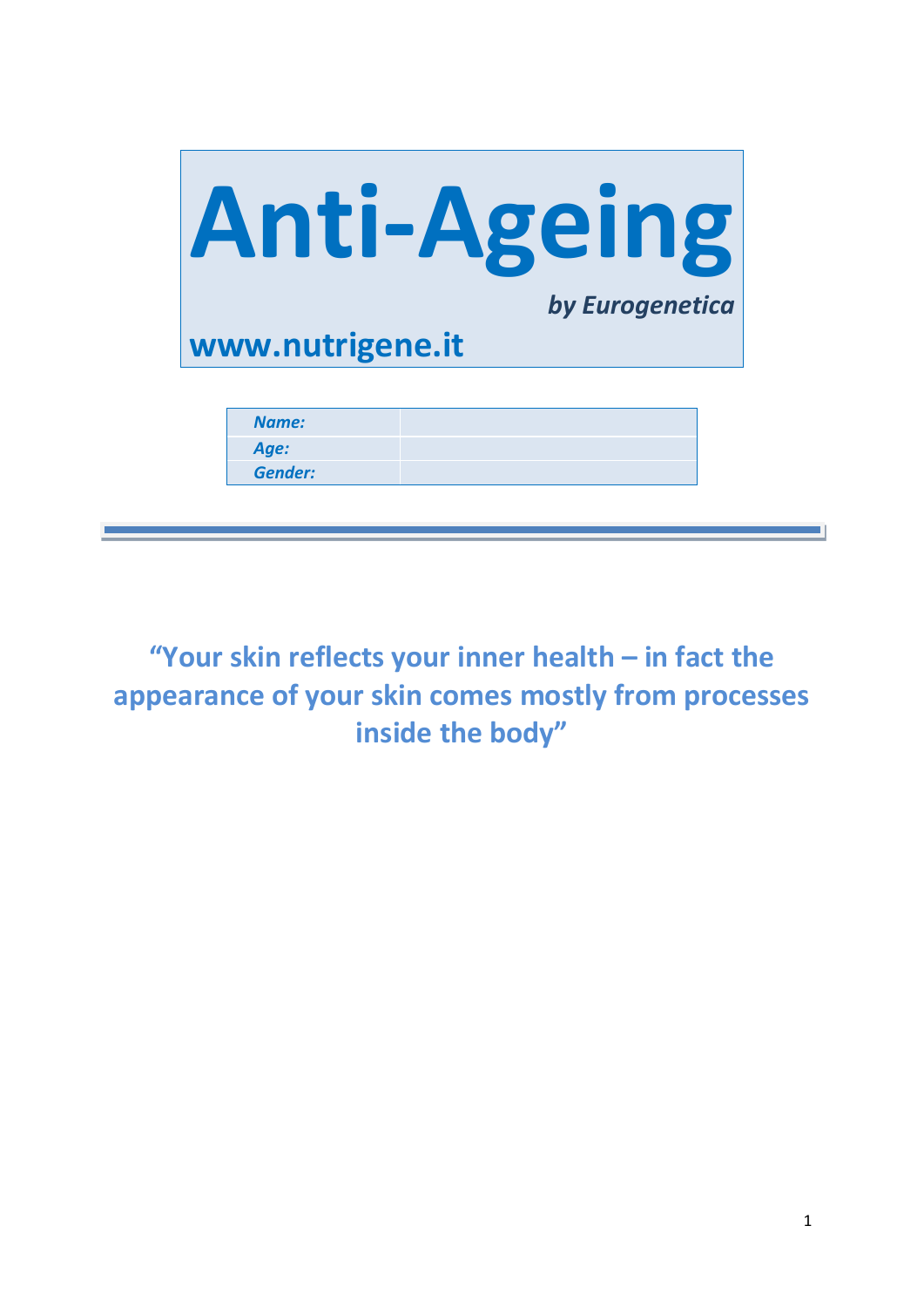# YOUR RESULTS

# Welcome to your **Skin Healthy Ageing DNA** analysis

The skin is the largest organ of the body. An average man's skin covers more than 2 square yards and weighs 10 pounds. In just 1 square inch of skin there are approximately 30 million cells, 100 fat glands, 600 sweat glands, 65 hairs, numerous muscles, and thousands of nerve endings. The human skin ranges in thickness from 0.5 millimetre in the eyelid to more than 2 millimetres in the palms and soles.

- The skin performs a complex role in human physiology:
- Protects the rest of the body from toxins, injuries, the sun, and temperature extremes in the external environment
- Preserves the stability of the body's inner environment and keeps it in place
- Helps the body to regulate heat
- Communicates information about physical and emotional states
- Provides identification through unique finger- and sole-prints

The appearance, elasticity and ageing of skin is affected by both genes and environment and the way that they interact. Environmental features include diet, lifestyle, physical activity, sun exposure, etc. We also all have common genetic variants that affect processes important to our skin health however because genes do not act alone, by making suitable changes in diet, lifestyle, etc. we can exert some control over our apparent genetic destiny – with simple adjustments to our lives we can make significant improvements in our long term skin health, and even reduce / reverse effects of ageing that have already appeared.

# **Healthy skin, Healthy ageing, Anti-ageing**

# **Areas covered by this test:**

- **Skin structure and ageing**
- **Oxidative Stress, Detoxification & Inflammation**
- **Advanced glycation end products (AGEs)**
- **Vascular tone & water retention**

Skin health, blood & lymph circulation and conditions such as cellulite are interlinked at several levels. They involve complex processes that include microcirculation, local fat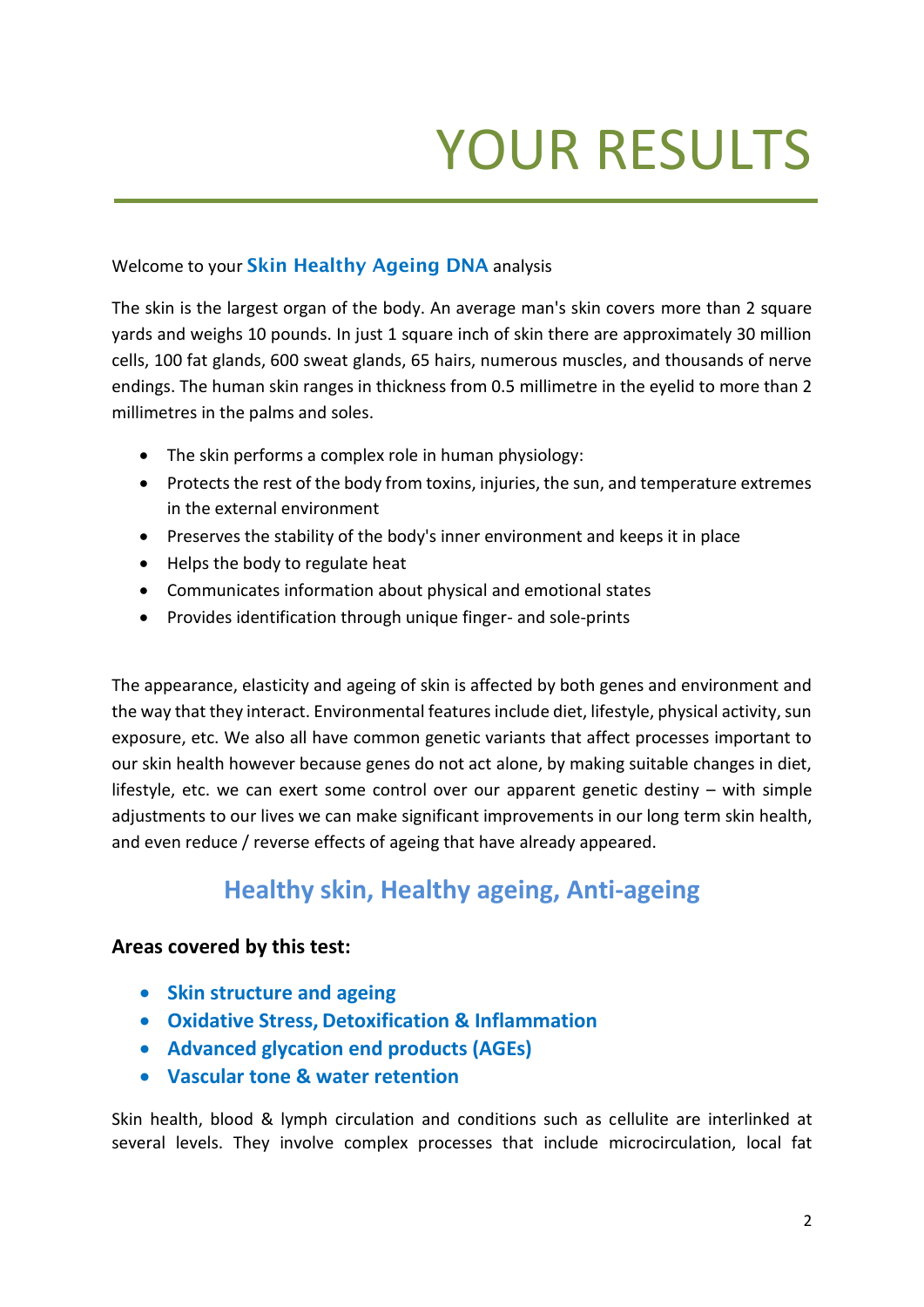accumulation, hormonal factors, altered matrix metabolism, oxidative stress, inflammatory changes, and alterations in lymphatic drainage.

The panel provides information about the potential effect of your individual genetic variation on your overall skin health and well-being. Since we focus especially on research regarding gene x environment interactions the genetic information leads to specific personal modifications to your diet and lifestyle which can help with healthy skin ageing and prevent or combat processes such as cellulite, water retention, etc.

The appearance, elasticity and ageing of skin is affected by both genes and environment and the way that they interact. Environmental features include diet, lifestyle, physical activity, sun exposure, etc. We also all have common genetic variants that affect processes important to our skin health however because genes do not act alone, by making suitable changes in diet, lifestyle, etc. we can exert some control over our apparent genetic destiny – with simple adjustments to our lives we can make significant improvements in our long term skin health, and even reduce / reverse effects of ageing that have already appeared.

## **Skin Structure**

We have looked at genes associated with the generation and maintenance of skin structure. Skin is "dynamic" it is constantly being broken down and rebuilt in response to external and internal stimuli (e.g. sunlight and metabolic oxidation). Skin surface appearance is determined by the elasticity and resilience of the underlying protein fibre structure, mainly cross-linked collagen and elastin fibres. The genes we test include collagen, elastin and enzymes involved in the delicate remodelling process. Variations in these genes can have small effects on this process which can have significant long-term consequences for skin ageing, but which can be ameliorated by taking protective measures.

# **Oxidative Stress, Detoxification & Inflammation**

These processes are normal features of everyday activity in the cell. Exposure to the sun increases generation of free radicals in the skin due to the activity of UV light on skin cells. Free radicals are also generated as part of the normal oxidative metabolic processes of energy production in the cell. Free radicals are extremely reactive molecules which can cause damage to all cellular components including DNA, proteins and lipids. The body has developed several protective mechanisms including enzymes which mop-up these free-radicals before they can cause their damage. We can also limit free-radical production by taking care over what we eat and by avoiding tobacco smoke (including passive smoking) and, as much as possible, environmental pollution.

We have tested you for variations in several genes which are involved in these protective mechanisms. The variations may affect the efficiency of free-radical protection and specific advice for you on how to overcome this is given.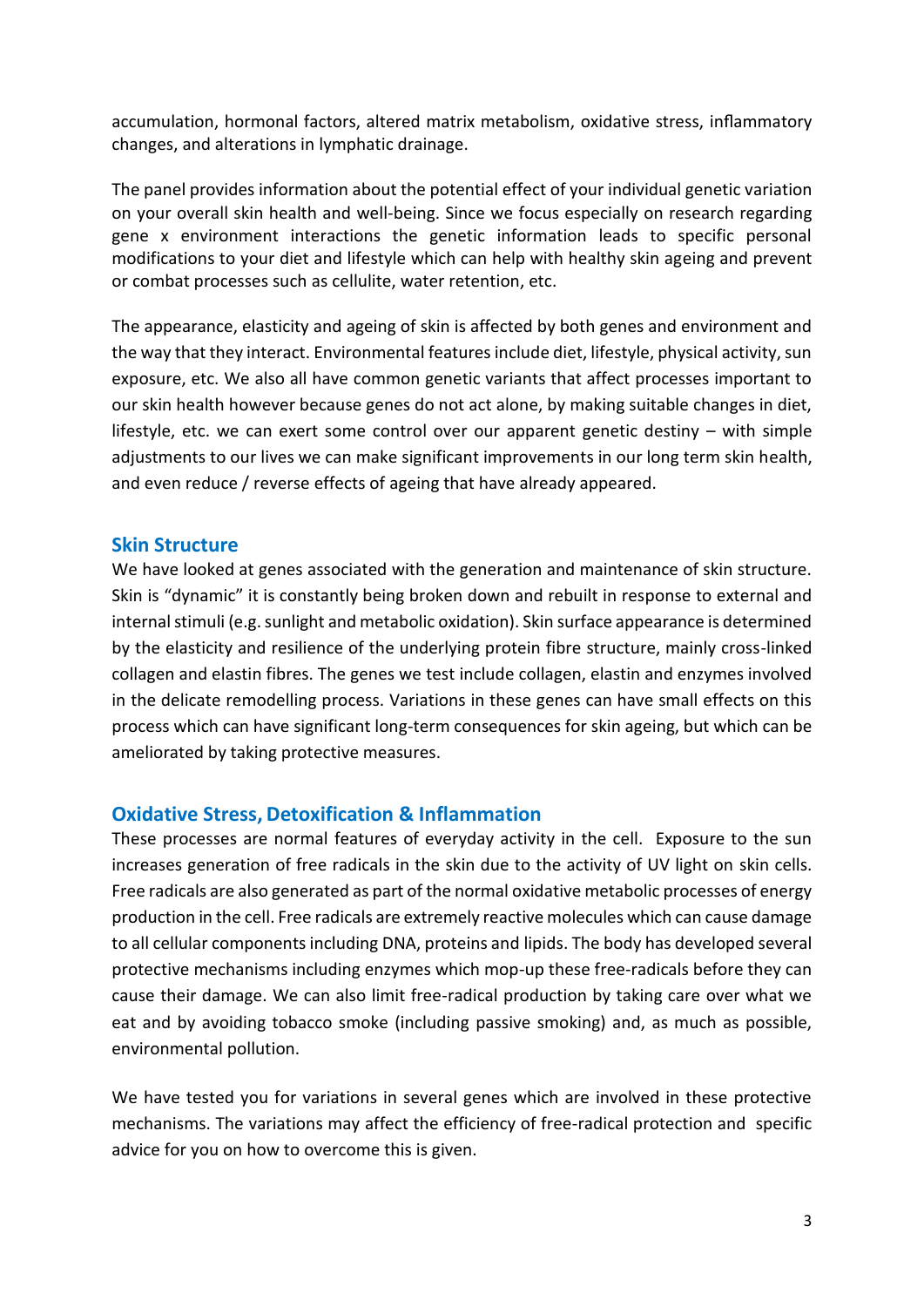Inflammation is a normal function that is a vital part of many important processes such as wound healing, protection against infection and repairing damage caused by UV light. It is an extremely complex set of processes mediated in large part by various protein molecules called cytokines which may have either pro-inflammatory or anti-inflammatory actions. Many of the genes that produce these cytokines are polymorphic and the variations can affect the activity of the proteins leading to individual variations in inflammatory responses between different people.

Although having a protective role it is important that the inflammatory response is well controlled because over-inflammation can have consequences such as accelerated skin ageing. The inflammatory response can be modulated by nutrition and dietary supplementation, we have tested for variations in several cytokine genes and used the results to help to design appropriate protective measure unique for your particular make-up.

## **Sensitivity to Refined Carbohydrates & Glycation**

Individual genetic variation affects your sensitivity towards refined carbohydrates – an increased sensitivity coupled with over consumption of refined carbohydrates raises the likelihood of overweight and obesity. Carbohydrate sensitivity can also result in higher levels of glycaemia, glycation, an increased probability of developing insulin resistance and eventually type 2 diabetes. These processes also contribute to the development of nonenzymatic modification of proteins in the formation of advanced glycation end products (AGEs) which are implicated as detrimental in various processes important for skin health, vascular tone, cellulite and physiological ageing. Once formed, AGEs tend to gravitate toward dermal collagen and elastin. Common symptoms of skin with glycation issues include premature ageing, such as wrinkling and sagging; weakened elastin and collagen; and a reduced ability for skin to quickly rehabilitate. The presence of AGEs also make the skin more vulnerable to oxidative stress, smoking and UV exposure.

The total state of oxidative stress on the healthy body, and the accumulation of AGE-related damage is proportional to the dietary intake of refined carbohydrates which is also affected by individual genetic sensitivity to these macromolecules. AGEs affect nearly every type of cell and molecule in the body, and are thought to be one factor in ageing and some agerelated chronic diseases. They are also believed to play a causative role in the vascular complications of diabetes mellitus. They have a range of pathological effects, including increasing vascular permeability, inhibition of vascular dilation by interfering with nitric oxide, oxidising LDL, increasing inflammation and enhancing oxidative stress.

## **Vascular tone & water retention**

Vascular tone is the contractile activity of vascular smooth muscle cells in the walls of small arteries and arterioles and is the major determinant of the resistance to blood flow through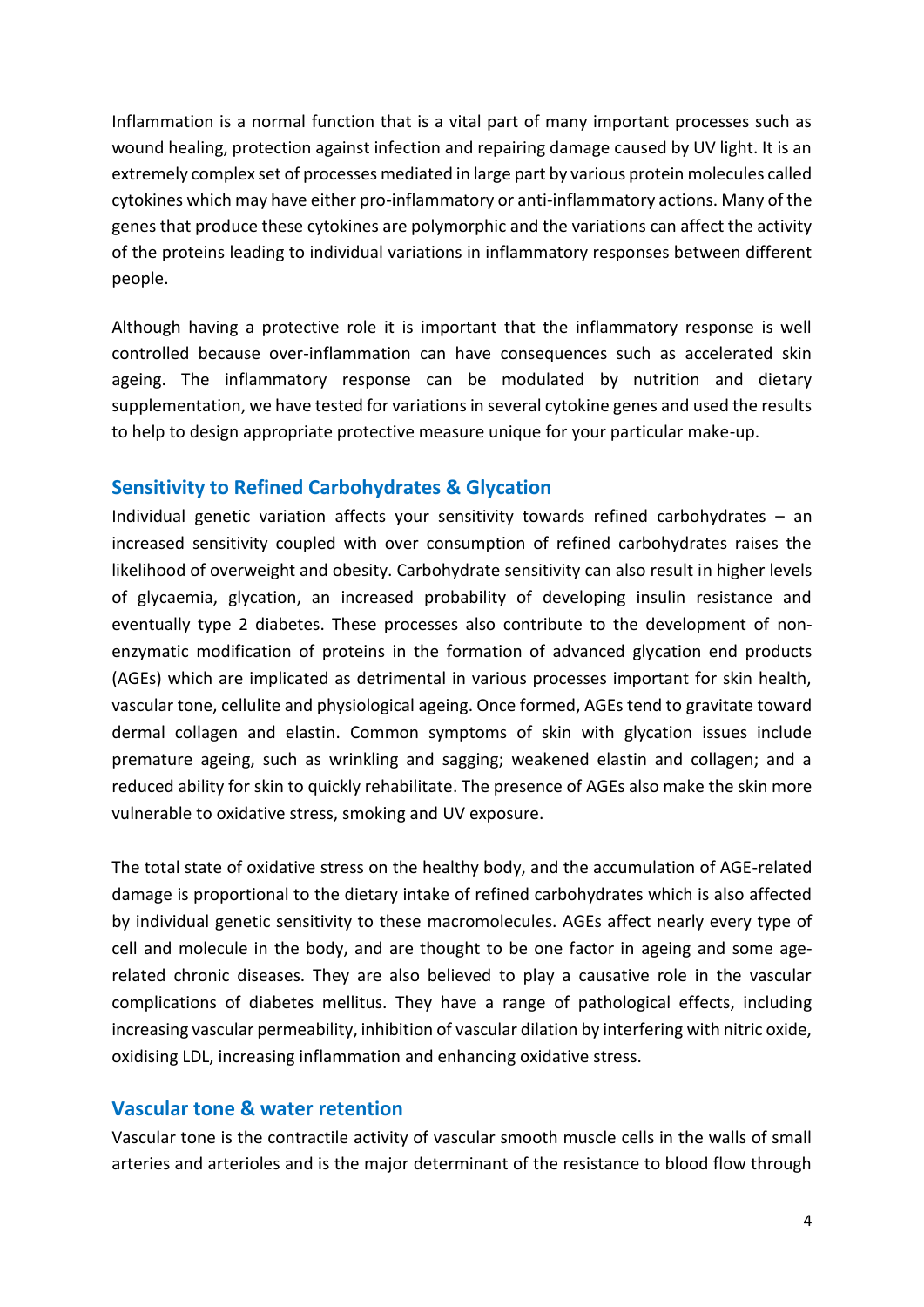the circulation. Thus, vascular tone plays an important role in the regulation of blood pressure and the distribution of blood flow between and within the tissues and organs of the body. When this tone is normal, the blood vessels are considered to be functioning at optimal levels.

Reduced nitric oxide production has been linked to vascular tone which appears to improve when diet is rich in omega-3 fatty acids, irrespective of genotype but is thought to be even more critical for those with impaired endothelial function as associated with individuals with the *NOS3* variation. Cold-water fatty fish (salmon, halibut, mackerel, tuna) and their oils are excellent sources of omega-3 fats. Plant sources include canola oil, flaxseed, walnuts, and their oils.

The *ACE* gene codes for an enzyme that has a key role in cardiovascular health because it is closely involved in the regulation of the processes of vasoconstriction and vasodilation. The *ACE* gene contains an "Insertion/Deletion" polymorphism (allele "I" = Insertion; allele "D" = Deletion), that influences enzyme activity. The gene *AGT* (Angiotensinogen) is involved in the regulation of blood flow, blood pressure and electrolyte balance. *ACE* and *AGT* play a key role in the maintenance of cardiovascular homeostasis because they are important in the regulation of vasoconstriction and dilation. Recent studies have linked these genes to salt-sensitive increases in blood pressure.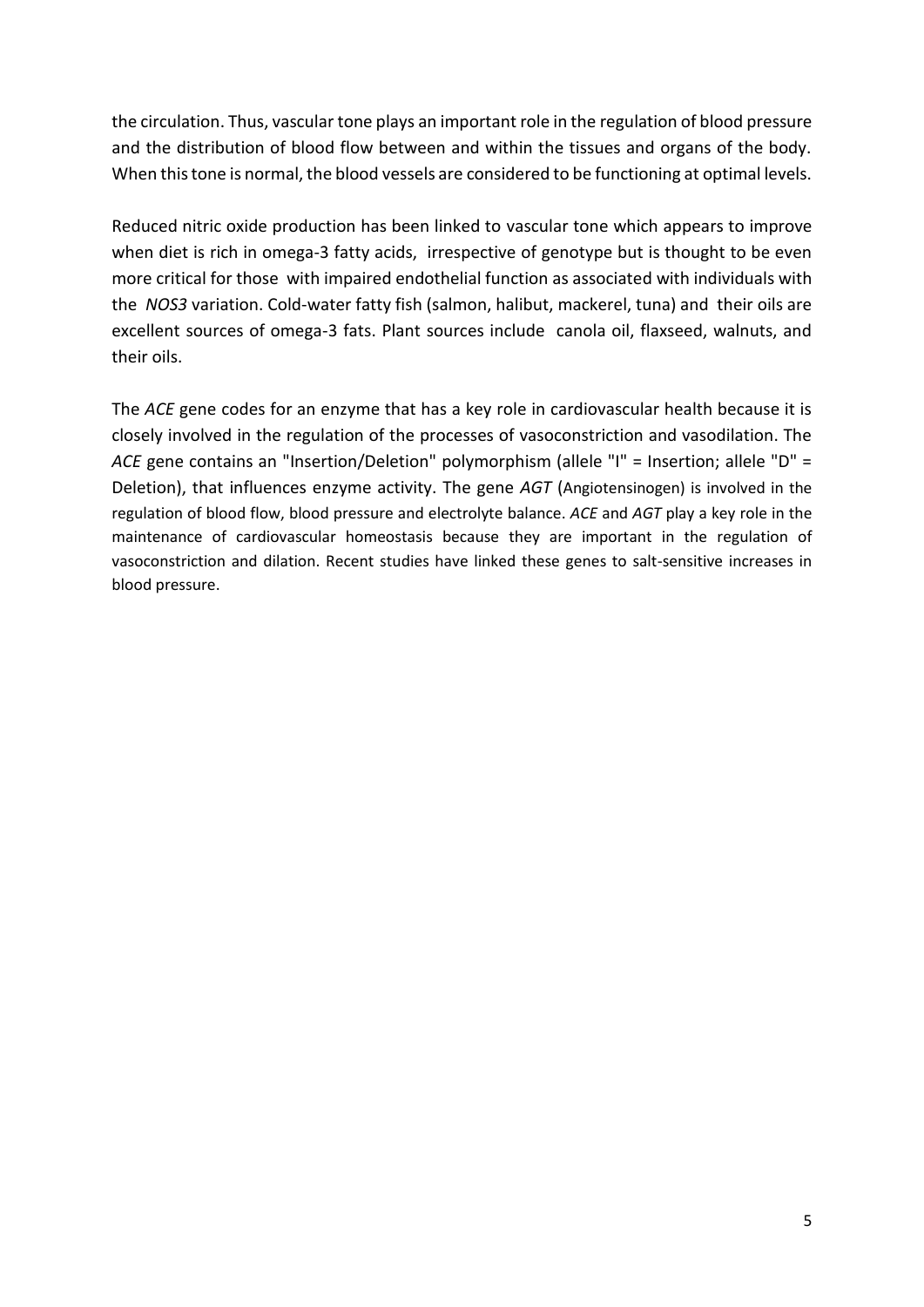# **Results**

| <b>Gene</b>                           | <b>Variant</b>                                              | <b>Result</b>                        | <b>Action</b>            |                                                                                                                                                                                                                                           |  |
|---------------------------------------|-------------------------------------------------------------|--------------------------------------|--------------------------|-------------------------------------------------------------------------------------------------------------------------------------------------------------------------------------------------------------------------------------------|--|
| <b>Skin Structure:</b>                |                                                             |                                      |                          |                                                                                                                                                                                                                                           |  |
| <b>MMP1</b>                           | rs495366 (A/G)                                              | GG                                   | **                       | You have two copies of the G version of the<br>gene which is associated with increased<br>breakdown of collagen.                                                                                                                          |  |
| <b>MMP3</b>                           | rs3025058 (-/A)                                             | ∗<br>5A/6A<br>breakdown of collagen. |                          | You have one copy of the 5A version of the<br>gene which is associated with increased                                                                                                                                                     |  |
| <b>COL1A1</b>                         | rs1800012 (G/T)                                             | GG                                   | <b>Normal expression</b> |                                                                                                                                                                                                                                           |  |
| <b>ELN</b>                            | rs2071307 (A/G)                                             | <b>GA</b>                            | $\ast$                   | The A allele is associated with reduced<br>elasticity                                                                                                                                                                                     |  |
|                                       | <b>Oxidative Stress, Detoxification &amp; Inflammation:</b> |                                      |                          |                                                                                                                                                                                                                                           |  |
| SOD <sub>2</sub>                      | rs4880 (C/T)                                                | <b>CT</b>                            | *                        | Increase antioxidant intake through diet                                                                                                                                                                                                  |  |
| <b>CAT</b>                            | rs1001179 (C/T)                                             | CC                                   |                          | Normal expression                                                                                                                                                                                                                         |  |
| GPX1                                  | rs1050450 (C/T)                                             | TT                                   | **                       | Reduced activity version of the enzyme,<br>important to have adequate levels of<br>selenium                                                                                                                                               |  |
| <b>NQ01</b>                           | rs1800566 (C/T)                                             | CC                                   |                          | <b>Normal expression</b>                                                                                                                                                                                                                  |  |
| <b>EPHX</b>                           | rs1051740 (T/C)                                             | <b>CT</b>                            | *                        | T allele with higher activity: reduce grilled<br>meat. Try to reduce exposure to external<br>pollutants such as cigarette smoke and urban<br>pollution (do not carry out strenuous exercise<br>(e.g. jogging) in polluted outdoor areas). |  |
| GSTM1                                 | INS/DEL                                                     | I                                    |                          | <b>Normal expression</b>                                                                                                                                                                                                                  |  |
| GSTT1                                 | INS/DEL                                                     | T                                    |                          | <b>Normal expression</b>                                                                                                                                                                                                                  |  |
| <b>IL6</b>                            | rs1800795 (G/C)                                             | GG                                   |                          | <b>Normal expression</b>                                                                                                                                                                                                                  |  |
| <b>TNF</b>                            | rs1800629 (G/A)                                             | GG                                   |                          | <b>Normal expression</b>                                                                                                                                                                                                                  |  |
|                                       | <b>Carbohydrate sensitivity &amp; glycation</b>             |                                      |                          |                                                                                                                                                                                                                                           |  |
| <b>ACE</b>                            | rs4341 (I/D)                                                | <b>DD</b>                            | **                       |                                                                                                                                                                                                                                           |  |
| <b>PPARG</b>                          | rs1801282 (C/G)                                             | <b>CC</b>                            | **                       | <b>MEDIUM sensitivity</b>                                                                                                                                                                                                                 |  |
| <b>TCF7L2</b>                         | rs7903146 (C/T)                                             | CC                                   |                          |                                                                                                                                                                                                                                           |  |
| <b>ADRB2</b>                          | rs1042713 (A/G)                                             | AA                                   |                          | Limit intake of refined carbohydrates:<br>glycemic load <80 / day; consume at least 28                                                                                                                                                    |  |
| <b>FTO</b>                            | rs9939609 (A/T)                                             | <b>TT</b>                            |                          | g/day fibre                                                                                                                                                                                                                               |  |
| <b>FABP2</b>                          | rs1799883 (C/T)                                             | <b>CT</b>                            | *                        |                                                                                                                                                                                                                                           |  |
| <b>Hypertension and vascular tone</b> |                                                             |                                      |                          |                                                                                                                                                                                                                                           |  |
| <b>ACE</b>                            | rs4341 (I/D)                                                | <b>DD</b>                            |                          | Sensitive to salt, <1,600 mg / day sodium                                                                                                                                                                                                 |  |
| <b>AGT</b>                            | rs699 (C/T)                                                 | CC                                   | **                       |                                                                                                                                                                                                                                           |  |
| <b>NOS3</b>                           | rs1799983 (G/T)                                             | GT                                   | *                        | T allele: associated with reduced basal NO<br>production                                                                                                                                                                                  |  |
| <b>BDKRB2</b>                         | rs1799722 (C/T)                                             | CC                                   | **                       | Lower expression. With ACE DD may increase<br>risk of raised blood pressure                                                                                                                                                               |  |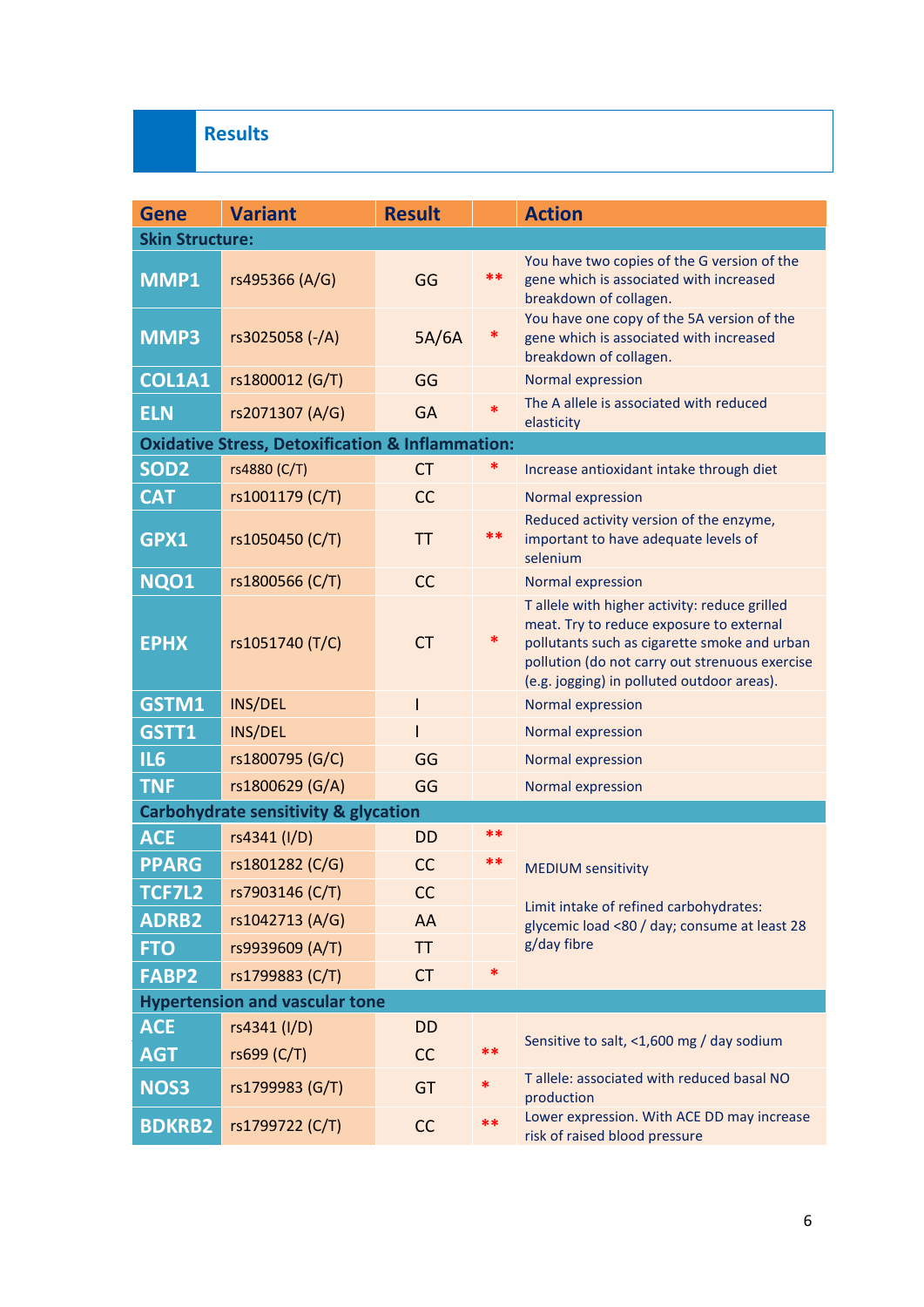# **Skin Structure**

We have looked at genes associated with the generation and maintenance of skin structure. Skin is "dynamic" it is constantly being broken down and rebuilt in response to external and internal stimuli (e.g. sunlight and metabolic oxidation). Skin surface appearance is determined by the elasticity and resilience of the underlying protein fibre structure, mainly cross-linked collagen and elastin fibres. The genes we test for include collagen, elastin and enzymes involved in the delicate remodelling process. Variations in these genes can have small effects on this process which can have significant long-term consequences for skin ageing, but which can be ameliorated by taking protective measures.

| Gene   | <b>Result</b> | <b>Effect</b>                                                                                                    |
|--------|---------------|------------------------------------------------------------------------------------------------------------------|
| MMP1   | GG            | You have two copies of the G version of the<br>gene which is associated with increased<br>breakdown of collagen. |
| MMP3   | 5A/6A         | You have one copy of the 5A version of the<br>gene which is associated with increased<br>breakdown of collagen.  |
| COL1A1 | GG            | Normal expression                                                                                                |
| FI N   | GA            | The A allele is associated with reduced<br>elasticity                                                            |

You have two copies of the G allele in the MMP1 gene and are heterozygous for MMP3 which is associated with overexpression of these enzymes and increased breakdown of collagen fibres as part of the normal skin repair process in response to damage. These variants are particularly affected by smoking and UV light. Various antioxidants such as astaxanthin have been shown to reduce excess MMP expression and can be useful for maintaining skin health. Your COL1A1 genotype is associated with normal collagen structure.

The ELN A allele is associated with reduced elasticity and distensibility, especially after middle-age, from around 50 yrs old

- Avoid tobacco smoke, including passive. If you live in a polluted urban area try to get out regularly
- Always use a good quality UV screen when in sunlight
- Various antioxidants such as astaxanthin have been shown to reduce MMP expression and can be useful for maintaining skin health.
- Keep your skin hydrated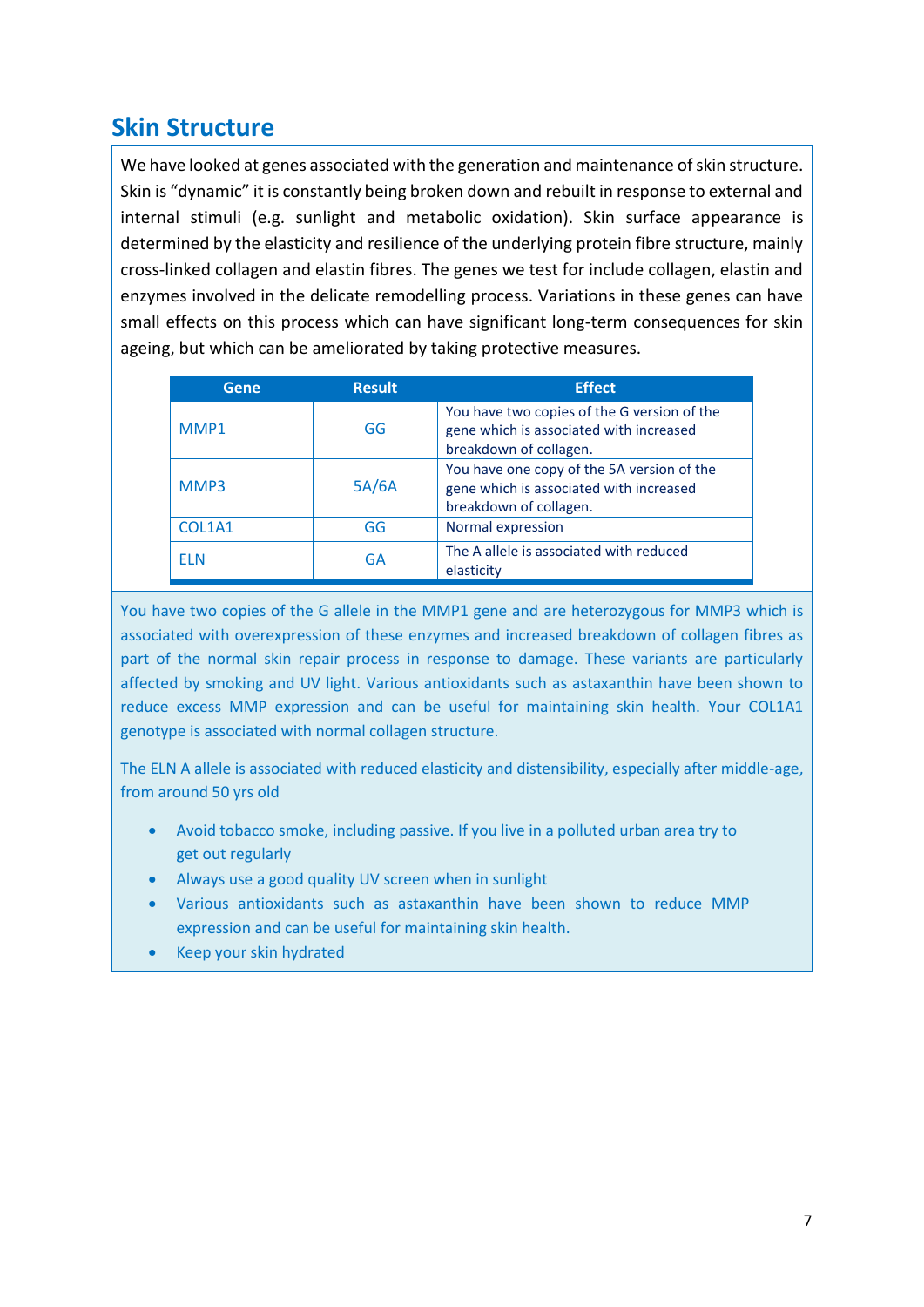# **Oxidative Stress, Detoxification & Inflammation**

The gene *SOD2* codes for an enzyme called manganese superoxide dismutase. This enzyme is important in protecting the cell environment from internally generated oxidative free radicals, especially those generated during energy production. Each cell in the body during normal metabolism generates large quantities of free radicals; these are highly reactive species which can damage cell components such as lipid membranes, proteins and DNA. However they are rapidly removed by the several protective mechanisms, one of which involves SOD2. Together with catalase (CAT) and glutathione peroxidase (GPX, a selenoprotein), these enzymes constitute a primary defense against oxidative stress.

Free radicals are considered by many scientists to be involved in the ageing process. The coenzyme Q10 reductase (NQO1) enzyme converts coenzyme Q10 (ubiquinone) to its reduced form, ubiquinol, which scavenges free radicals in the mitochondria and lipid membranes. Individuals with a SNP in the NQO1 gene have slower reduction of ubiquinone to ubiquinol, resulting in very low blood and tissue levels of this key antioxidant. CoQ10 depleted skin tissue may be particularly more prone to the damage by free radicals because of its constant exposure to environmental oxidants such as sunlight and pollution.

*EPHX1* codes for an enzyme that is involved in Phase I (activation) of removing toxins, such as carcinogens from food and smoke. GSTM1 & GSTT1 (glutathione S-transferases) are involved in phase II of the detoxification process by which toxins are removed from the body (via the conjugation of toxic molecules with glutathione, facilitating their elimination). According to genetic variation the enzyme activity is either present (Insertion or "I") or absent (Deletion or "D").

Both IL6 and TNF are cytokines involved in the inflammatory process as part of the body's normal immune response and genetic in these genes variation (*IL-6*-174 G/C and *TNF*-308 G/A) affects the amounts of cytokines produced.

| <b>Gene</b>      | <b>Result</b> | <b>Effect</b> | <b>Gene</b> | <b>Result</b> |  |
|------------------|---------------|---------------|-------------|---------------|--|
| SOD <sub>2</sub> |               | $\ast$        | EPHX1       | CT            |  |
| <b>CAT</b>       | CC            |               | GSTM1       |               |  |
| GPX1             |               | $***$         | GSTT1       |               |  |
| <b>NQ01</b>      | CC            |               | IL6         | GG            |  |
|                  |               |               | <b>TAIR</b> | $\sim$        |  |

| <b>Gene</b>     | <b>Result</b> | <b>Effect</b> |
|-----------------|---------------|---------------|
| EPHX1           | CT            | ∗             |
| GSTM1           |               |               |
| GSTT1           |               |               |
| IL <sub>6</sub> | GG            |               |
| <b>TNF</b>      | GG            |               |

Your genetic test results indicate the possibility of a moderately reduced capacity to neutralise free radicals. You have one copy of the C allele in the SOD2 gene, this codes for a form of this enzyme which while active in the mitochondria may lead to less protection against oxidative stress in the cell cytoplasm. You carry two copies of the T allele in the GPX1 gene, the enzyme produced will be the lower activity variant and it is recommended that levels of selenium in the diet are increased above RDA. You have normal expression of the CAT & NQO1 genes.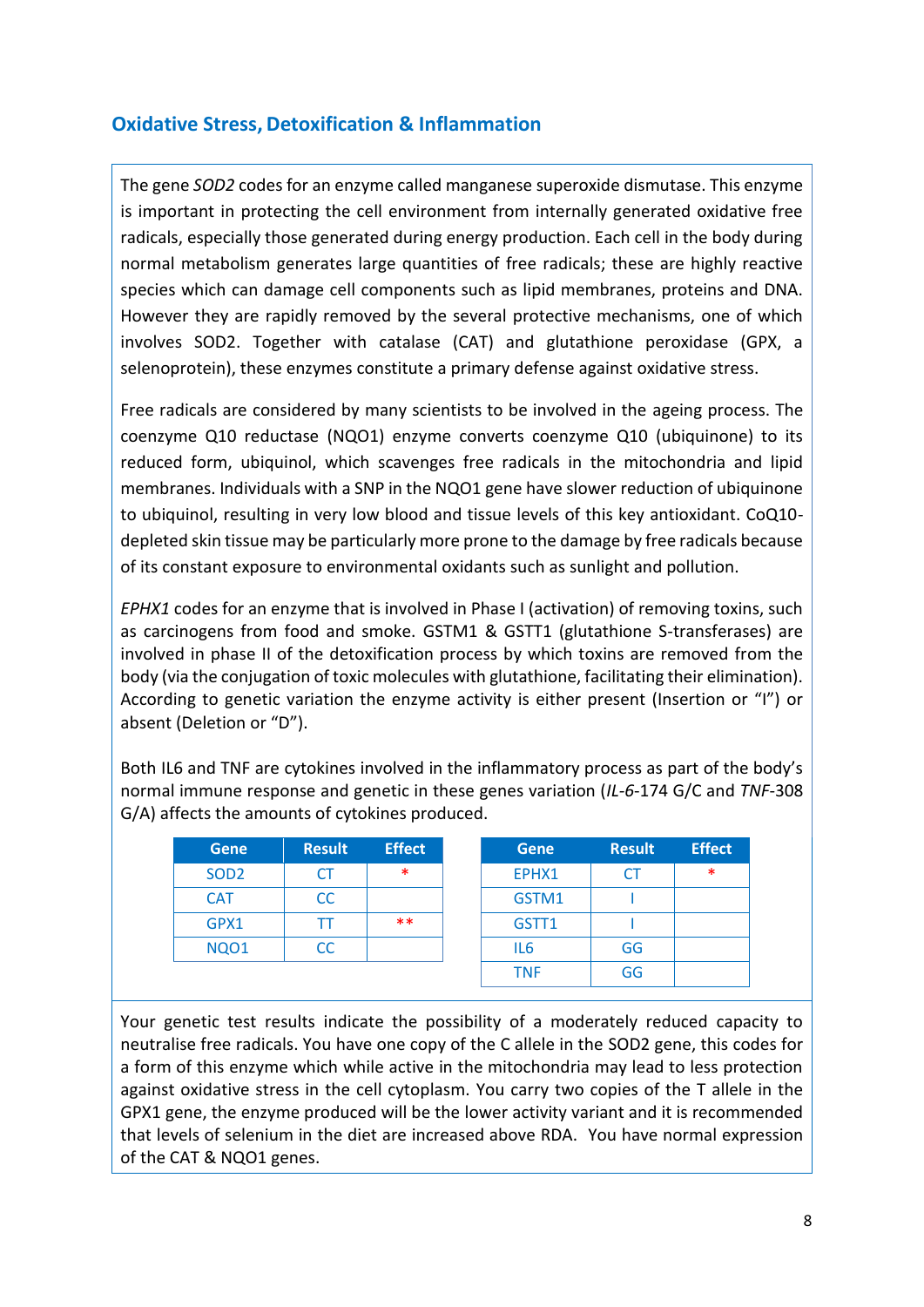You carry the T allele in your EPHX1 gene, which codes for the fast activity enzyme which can lead to increased production of reactive intermediates during the detoxification process. In your case you have the INS (Insertion) versions in both genes, which means that the GST enzymes are produced normally. Your results show that you have normal expression for both IL6 and TNF.

- Your genetic test results indicate the possibility of a reduced capacity to neutralise free radicals. Dietary anti-oxidants are very important sources of protection from free radicals and other types of oxidative stress. In order to support your body's own protection mechanism it is important for you to ensure that you reach your goals for vitamins A, C and E and selenium.
- With your results it is advisable to limit your consumption of grilled or smoked meat to 1-2 servings per week. Try to reduce exposure to external pollutants such as cigarette smoke and urban pollution (do not carry out strenuous exercise (e.g. jogging) in polluted outdoor areas).
- It is not necessary to increase cruciferous vegetable consumption to compensate for the absence of GSTM1 & GSTT1. You can follow the standard recommendation for cruciferous: 1-2 servings per week
- Your recommended intake of selenium 105 mcg / day, this is higher than the standard recommendation

| <b>Recommended Micronutrient Doses</b> |                                      |  |  |
|----------------------------------------|--------------------------------------|--|--|
| <b>Nutrient</b>                        | <b>Your Recommended Daily Intake</b> |  |  |
| <b>Vitamin A</b>                       | 5,000 IU / 1500 µg                   |  |  |
| <b>Beta carotene</b>                   | 7 mg                                 |  |  |
| <b>Vitamin C</b>                       | $250$ mg                             |  |  |
| <b>Vitamin E</b>                       | 200 IU / 180 mg                      |  |  |
| <b>Selenium</b>                        | 105 mcg / day                        |  |  |
| Omega-3                                | 1.6 <sub>g</sub>                     |  |  |
| <b>Cruciferous</b><br>vegetables       | 1-2 servings per week                |  |  |
| <b>Alpha Lipoic Acid</b>               | 150 mg                               |  |  |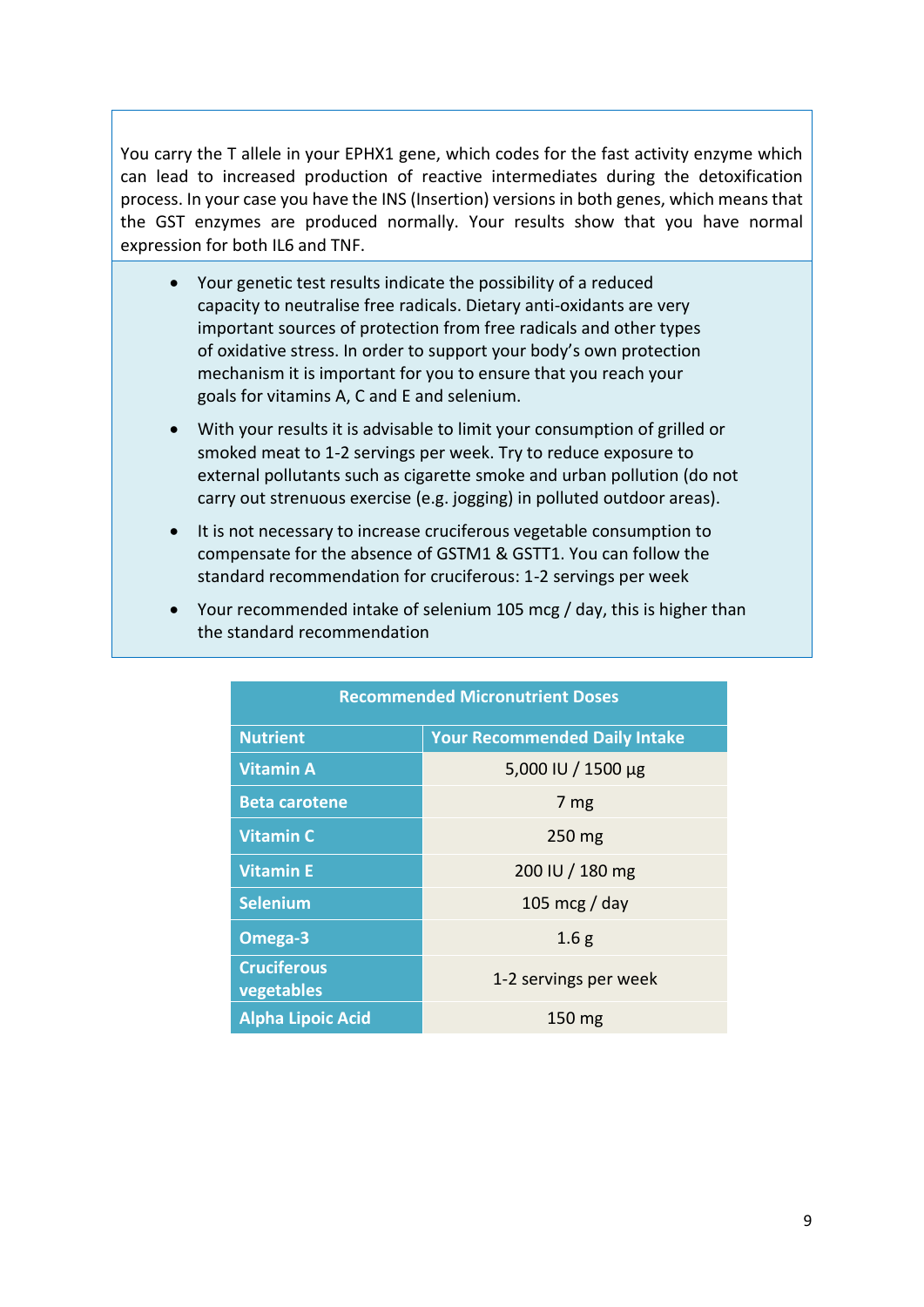# **Sensitivity to Refined Carbohydrate & Glycation**



Sensitivity = **3.6/10**

# **Nutritional advice:**

Max 8% total calories  $Max GL = 80$ Fibre =  $28 g$ 

Carbohydrates are our main source of energy, but not all carbohydrates are the same. The consumption of refined carbohydrates in particular should be restrained because these are quickly absorbed into the blood stream causing peaks in glucose levels that in the long term can lead to higher levels protein glycation. Refined carbs are contained in all products produced using refined flour from which important components, like fibre, have been removed. In fact the increased use of fibre in the diet is recommended because it slows down sugar absorption, making it more gradual and dampening glucose peaks and reduction in glycation. You are advised to make sure that you reach your daily recommended levels of fibre and to remain below your personal limit for refined carbs intake.

Various studies have examined the relationship between genes, environment and lifestyle and how this affects glucose transport & metabolism, glycemia, glycation and insulin sensitivity. Genes for which there is strong evidence have been included in this panel. Based on them, recommendations are provided for optimising levels of refined carbohydrates & fibre in your daily nutrition.

| Gene              | <b>Result</b> | <b>Effect</b>              |
|-------------------|---------------|----------------------------|
| <b>ACE</b>        | DD            | ** Increased sensitivity   |
| <b>PPARG</b>      | <b>CC</b>     | ** Increased sensitivity   |
| TCF7L2            | <b>CC</b>     | <b>Normal sensitivity</b>  |
| ADRB <sub>2</sub> | AA            | <b>Normal sensitivity</b>  |
| <b>FTO</b>        | ТT            | Normal sensitivity         |
| FABP <sub>2</sub> | CΤ            | * Intermediate sensitivity |

You have a **MEDIUM sensitivity** to carbohydrates – this is an overall measure of the potential effects of your combined genotype on aspects such as carbohydrate metabolism and assimilation, short term glucose fluctuations and longer term insulin sensitivity.

**Based on the combined genotype of all genes related to carbohydrate metabolism we offer the following nutritional advice:**

- Max 8% total calories **from refined carbohydrates**
- Max glycemic load =  $80$  / day
- Fibre =  $>28 g / day$

You are advised to make sure that you reach your daily recommended levels of fibre and to remain below your personal limit for refined carbohydrates intake.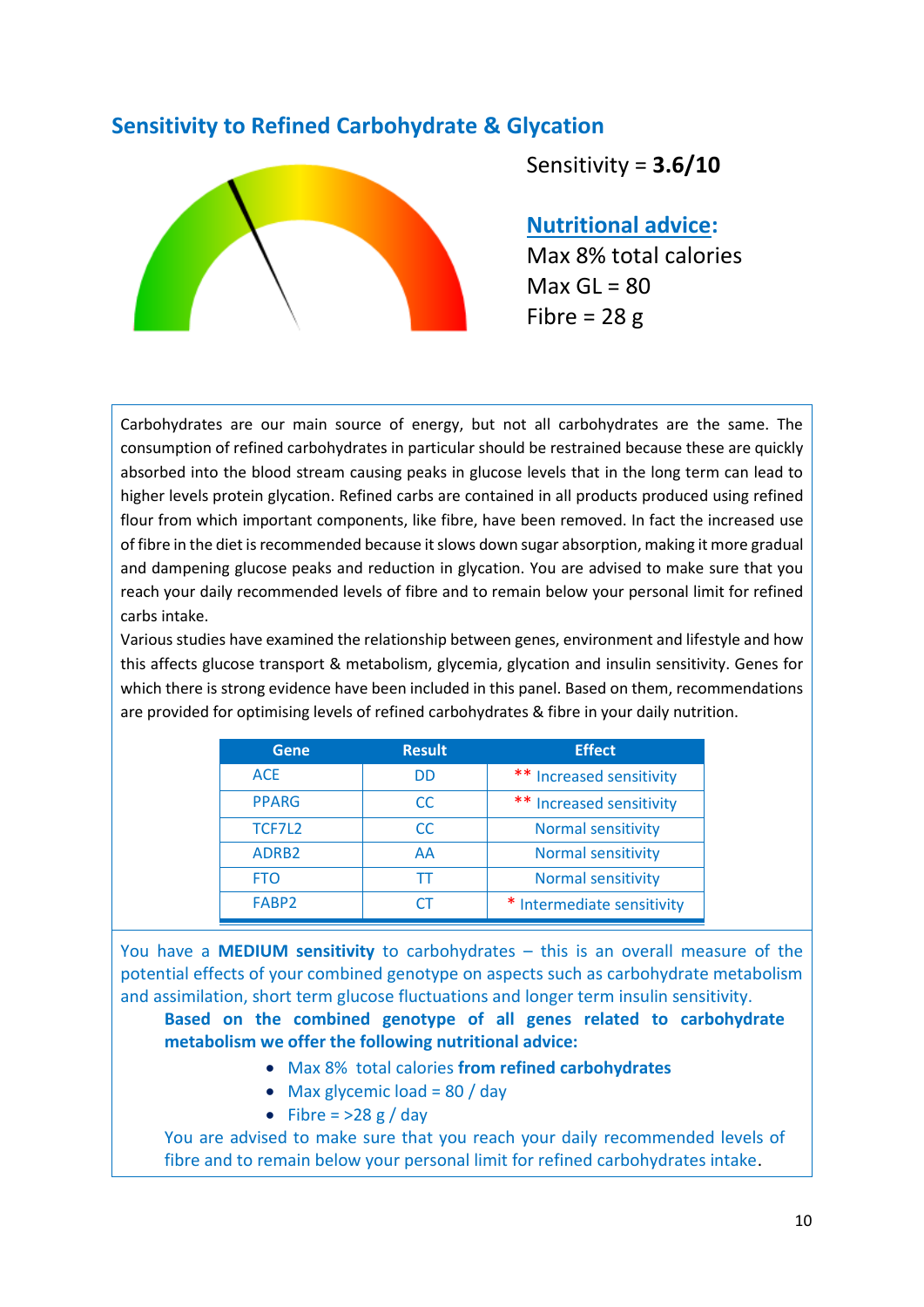#### **WHAT IS GLYCEMIC LOAD AND GLYCEMIC INDEX?**

Carbohydrates serve as one of the body's main sources of energy. How your body responds to the various carbohydrates in foods depends on the Glycemic Index (GI) of the food. Glycemic Index is a rating scale that defines carbohydrate-rich foods on a scale from 0 to 100. Foods are ranked according to how much they raise bloodglucose levels after eating. High GI foods are rapidly digested and absorbed, which may result in large swings in blood glucose levels. Low GI foods are digested and absorbed more slowly, and may result in more stable levels of blood glucose. Glycemic Load (GL) is a reference that takes into account the Glycemic Index of a food and the amount of the food that you need to eat to measure the full impact on your blood glucose levels. The higher the Glycemic Load, the greater the increase in blood glucose. To maintain long term health, consider consuming foods with a lower GL to help keep blood glucose levels steady in order to promote optimal health and well-being.

- **Consume whole grains. The fibrous coat of the hull or skin from grains slows down the digestion and absorption of carbohydrates. An example of a whole grain product is wholewheat flour, bulgur and brown rice.**
- **Choose long-grain, brown rice as a staple because this variety of rice has the lowest GI compared to other rice.**
- **Pasta has a low GI, but a large portion can result in a high GL.**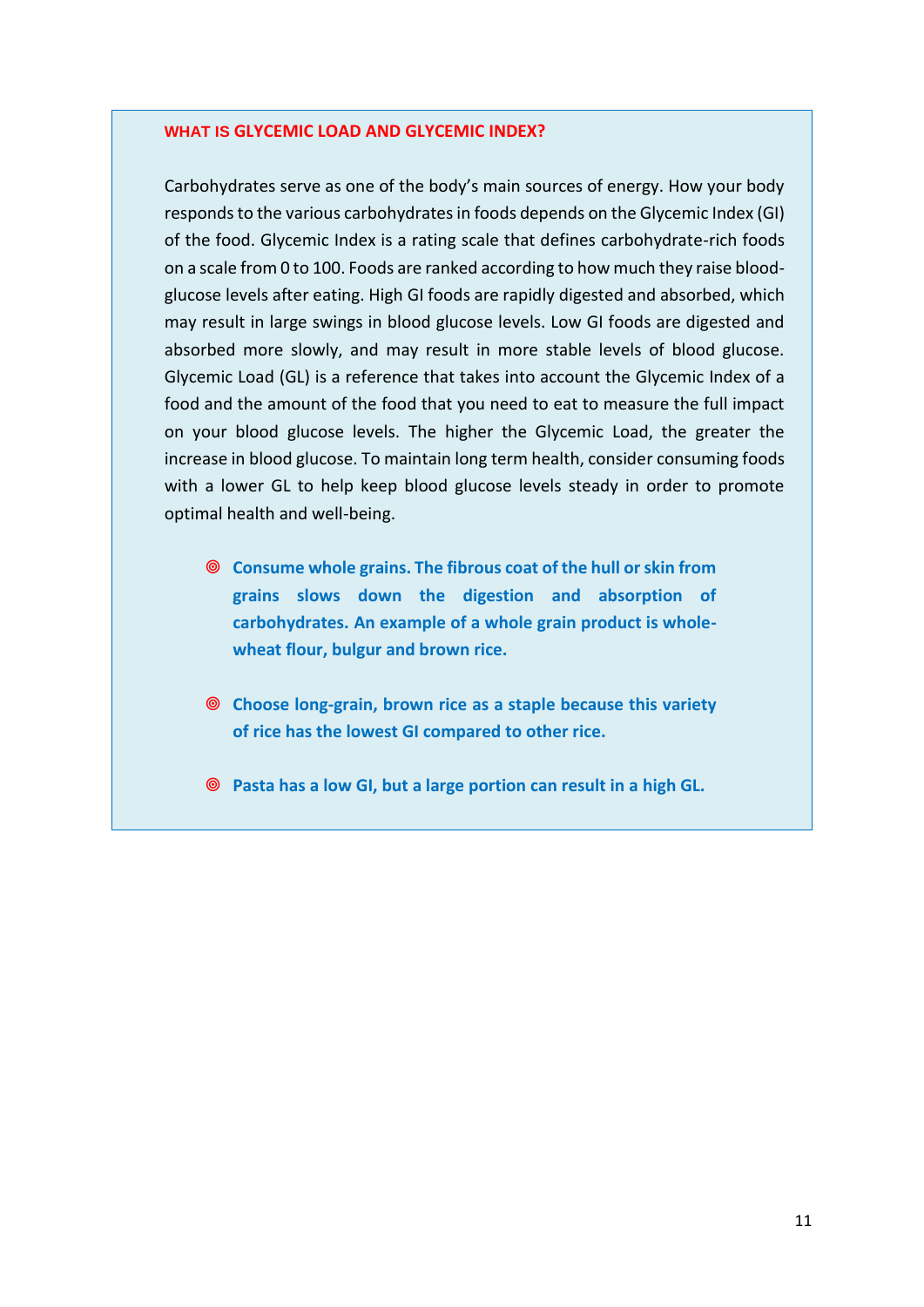# **Hypertension and vascular tone**

The *ACE* gene codes for an enzyme that is closely involved in the regulation of the processes of vasoconstriction and vasodilation. The *ACE* gene contains an "Insertion/Deletion" polymorphism (allele "I" = Insertion; allele "D" = Deletion), that influences enzyme activity. Recent studies have demonstrated and association between the genotypes I/D and I/I and dietary salt sensitivity affecting blood pressure. Angiotensinogen is involved in the regulation of blood flow, blood pressure and electrolyte balance. Angiotensin (a small peptide formed by the action of renin and ACE on angiotensinogen) is part of the renin-angiotensin system. ACE and AGT play a key role in the maintenance of cardiovascular homeostasis because they are important in the regulation of vasoconstriction and dilation. Recent studies have linked these genes to salt-sensitive increases in blood pressure.

NOS3 produces nitric oxide (NO), a cell signalling molecule implicated in vascular smooth muscle relaxation and plays a key role in the regulation of vascular tone, peripheral resistance and has vasoprotection by suppressing platelet aggregation, leukocyte adhesion and smooth muscle cell proliferation.

Bradykinin is one of the peptides known as kinins. This peptide has been recognized as a significant vasodilator and may influence edema. Bradykinin is an endothelial dependent vasodilator and acts via the Bradykinin B2 receptor (BDKRB2). It is associated with vasodilation and blood pressure control. Efficiency of muscular contraction and cell hydration. The C allele is associated with lower receptor mRNA expression and is associated with increased thirst and fluid loss.

| <b>Gene</b>   | <b>Result</b> | <b>Effect</b>   |
|---------------|---------------|-----------------|
| <b>ACE</b>    | DD            | Normal for salt |
| <b>AGT</b>    | <b>CC</b>     | $***$           |
| NOS3          | GT            | $\ast$          |
| <b>BDKRB2</b> | CC            | $***$           |

Your genetic tests reveals that you have the D/D genotype at ACE gene and C/C genotype at AGT gene, and therefore a possible predisposition to hypertension when salt (specifically sodium) consumption is excessive. You are advised to limit your salt intake to a maximum of 4.0 g/day, equivalent to about 1,600 mg/day sodium.

The NOS3 T allele is associated with lower NO production and this is aggravated by tobacco smoke. Omega-3 fatty acids have been shown to improve endothelial function, reducing vasoconstriction, especially in carriers of the T. The BDKRB2 CC genotype is associated with lower expression, this can add to the effects of the ACE D and NOS3 T allele, increasing the risk of higher blood pressure, independent of salt, and lower vascular tone and fluid retention.

## **WHY IS SALT (SODIUM) IMPORTANT FOR YOUR HEALTH?**

Salt is made up of sodium and chloride. It's the sodium content that's of most concern because it can cause high blood pressure in those genetically-susceptible. Historically, government agencies have stressed the importance of reducing sodium intake at or below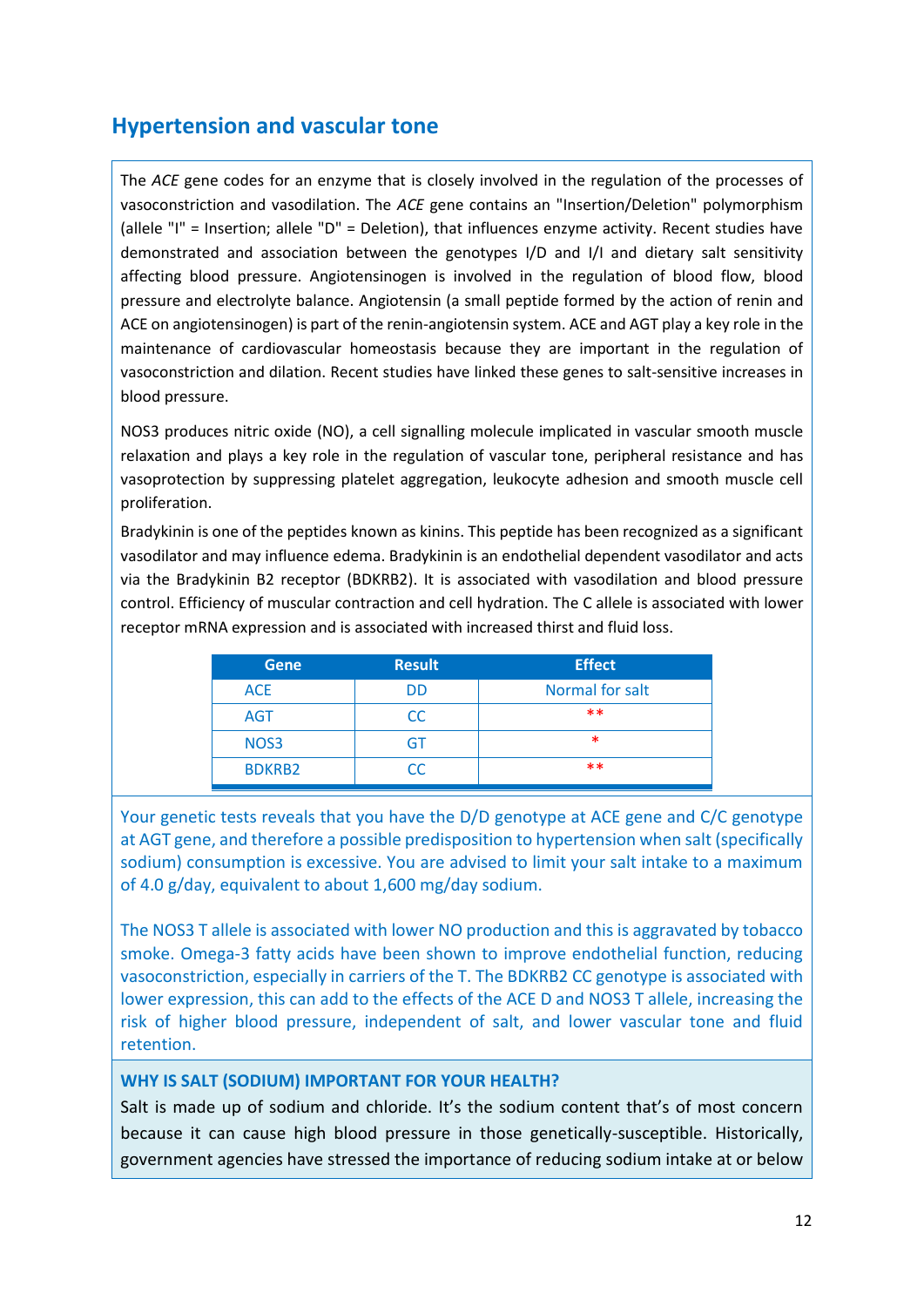2300 milligrams (mg) per day. This amount of sodium translates as 1 teaspoon of salt per day and includes all the salt we add to our foods and the prepared foods we consume. In general, our commercial foods tend to be highly salted for flavour and it's a good idea for all of us to be aware of how much salt we ingest on a daily basis. However, for those susceptible to salt-sensitive high blood pressure, it's essential to cut back on salt and its sodium content.

- ➢ **Taste your food before salting it. You may not need the extra salt!**
- ➢ **Know where the hidden salt in foods is. Assume most convenience foods are high in salt content.**
- ➢ **Consider adding herb mixes to your food to enhance the flavour of your food without adding salt.**
- ➢ **Keep hydrated.**
- ➢ **Keep an eye on your blood pressure**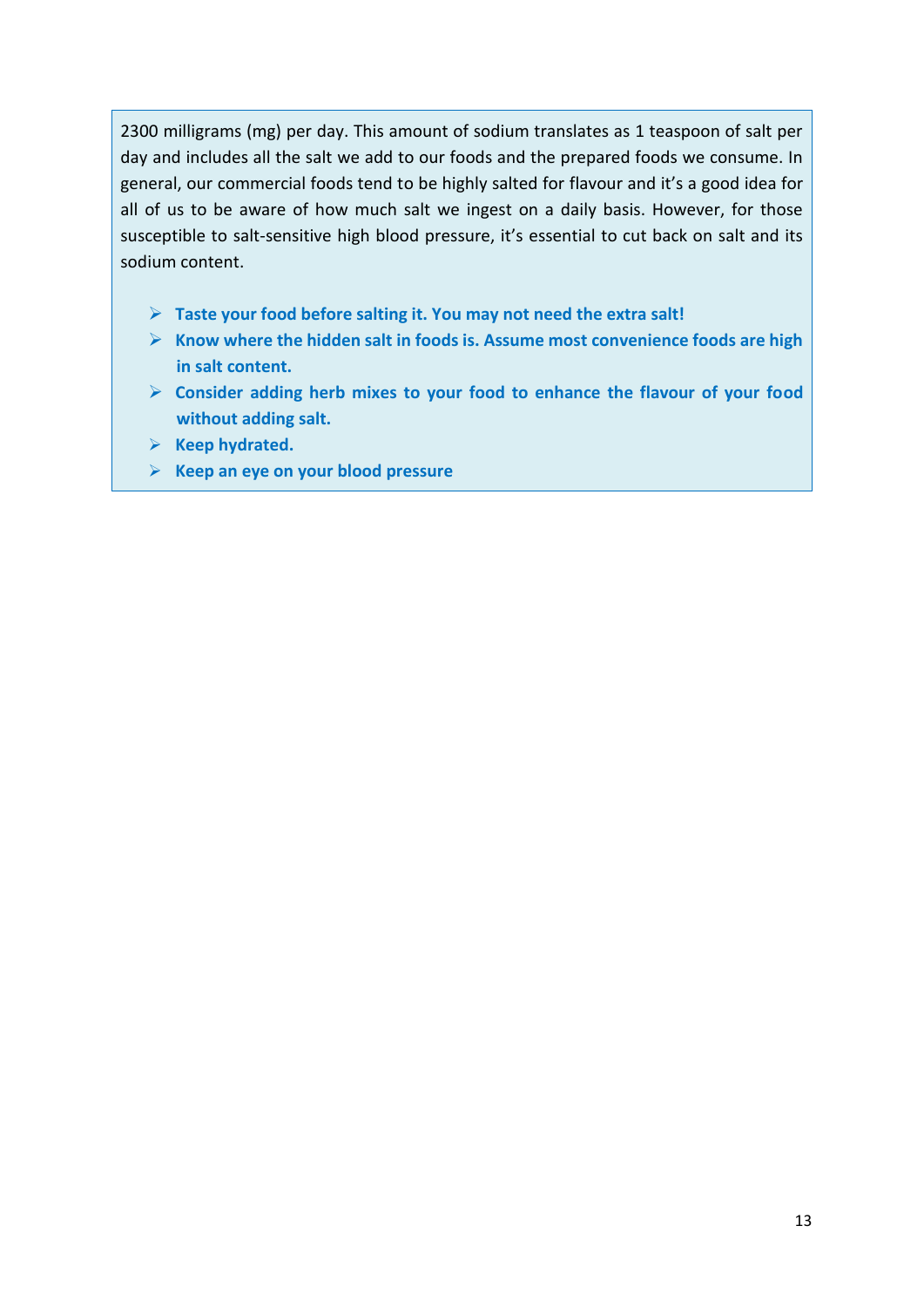# **APPENDIX 2: General Information**

## **BASIC FACTS ABOUT SKIN**

The skin is the largest organ of the body. An average man's skin covers more than 2 square yards and weighs 10 pounds. In just 1 square inch of skin there are approximately 30 million cells, 100 fat glands, 600 sweat glands, 65 hairs, numerous muscles, and thousands of nerve endings. The human skin ranges in thickness from 0.5 millimetre in the eyelid to more than 2 millimetres in the palms and soles.



### **STRUCTURE OF THE SKIN**

The skin is usually described as having three layers. The outer layer is called the epidermis. Below that is the dermis, and underlying these is a layer of fat-producing cells called the subcutaneous tissue.

### **FUNCTION**

The skin performs a complex role in human physiology:

- Protects the rest of the body from toxins, injuries, the sun, and temperature extremes in the external environment
- Preserves the stability of the body's inner environment and keeps it in place
- Helps the body to regulate heat
- Communicates information about physical and emotional states
- Provides identification through unique finger- and sole-prints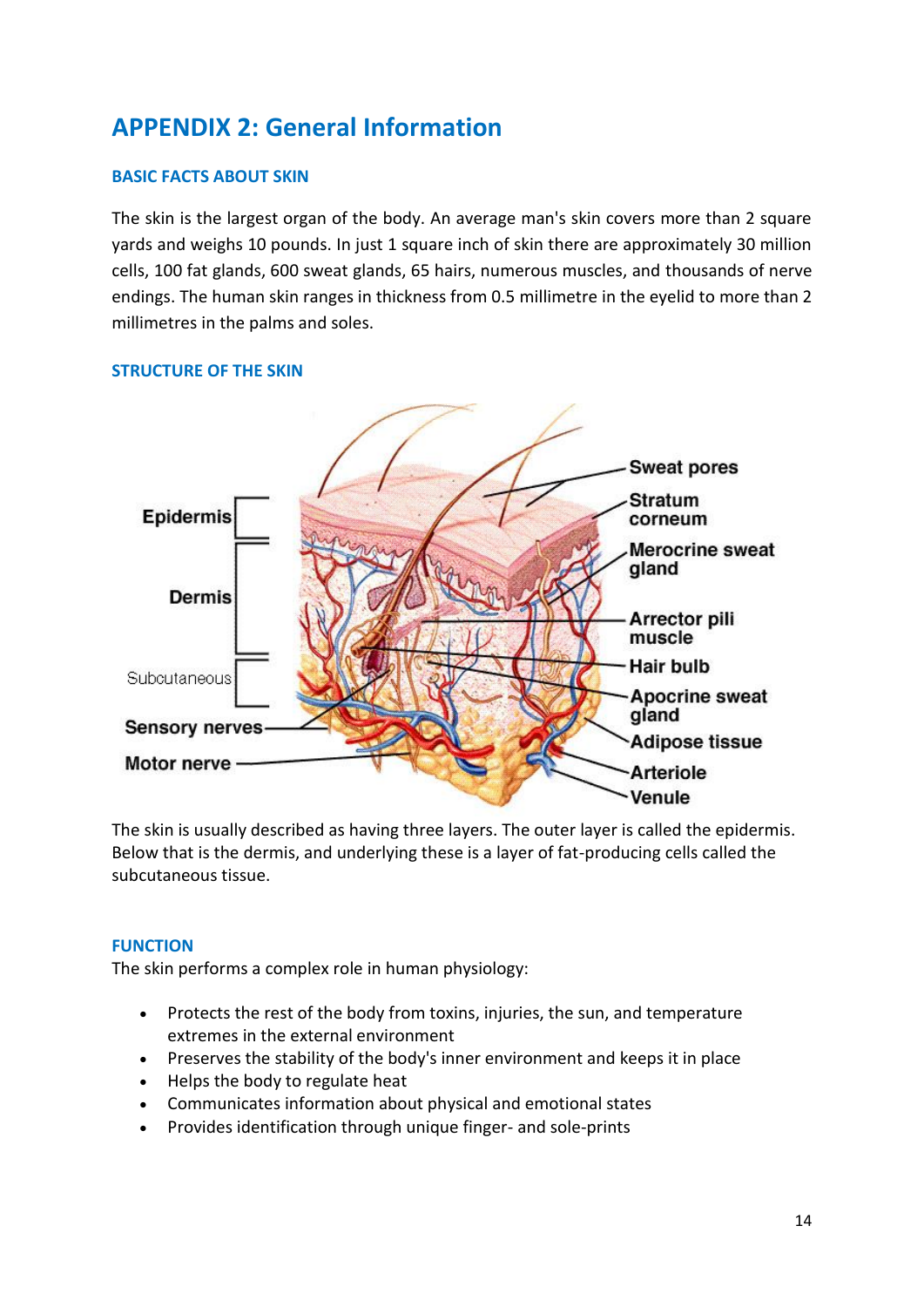#### **EPIDERMIS**

Though paper thin, the epidermis is composed of many layers of cells. In the basal layer (the living epidermis), new cells are constantly being reproduced, pushing older cells to the surface. As skin cells move farther away from their source of nourishment, they flatten and shrink. They lose their nuclei, move out of the basal layer to the horny layer (the dead epidermis), and turn into a lifeless protein called keratin. After serving a brief protective function, the keratinocytes are imperceptibly sloughed off. This process of a living cell's evolution, called keratinization, takes about 4 weeks.

Keratinocytes, or dead skin cells, constitute about 95 percent of the epidermal cells and function as a barrier, keeping harmful substances out and preventing water and other essential substances from escaping the body. The other 5 percent of epidermal cells are melanocytes, which manufacture and distribute melanin, the protein that adds pigment to skin and protects the body from ultraviolet rays. Skin colour is determined by the amount of protein produced by these cells, not by the number of melanocytes, which is fairly constant in all races.

Hair and nails are specialized keratin structures and are considered part of the epidermis. While animals use fur and claws for protection and defence, these corresponding structures are largely cosmetic in humans. The skin, however, is uniquely human, since it can betray emotion by blushing (embarrassment), turning red (anger), blanching (fear), sweating (tension), and forming goosebumps (terror).

#### **DERMIS**

The dermis, or the "true skin," is composed of gel-like and elastic materials, water, and, primarily, collagen. Embedded in this layer are systems and structures common to other organs such as lymph channels, blood vessels, nerve fibres, and muscle cells, but unique to the dermis are hair follicles, sebaceous glands, and sweat glands.

Like the epidermis, the hair follicle manufactures a keratin structure, hair. These follicles are found everywhere on the body except for the palms and soles, though most of the hairs produced are fine, light hairs that, quite unlike the hair of the scalp, are scarcely visible to the naked eye. The sebaceous glands are attached to the hair follicles and through the follicles excrete an oily substance called sebum, which both lubricates and protects the skin. On most of the skin surface sebum appears constantly and imperceptibly, but in areas with a higher concentration of sebaceous glands, such as the face and back, there are wide variations in the amount of sebum produced.

There are two distinctive sweat-producing glands, the apocrine and the eccrine. The apocrine gland is best known for producing body odour but otherwise has no known physiological function and is apparently a holdover from times past. In the ear it forms a portion of what we see as earwax. It is also present under the arms, around the nipples and navel, and in the anal-genital area.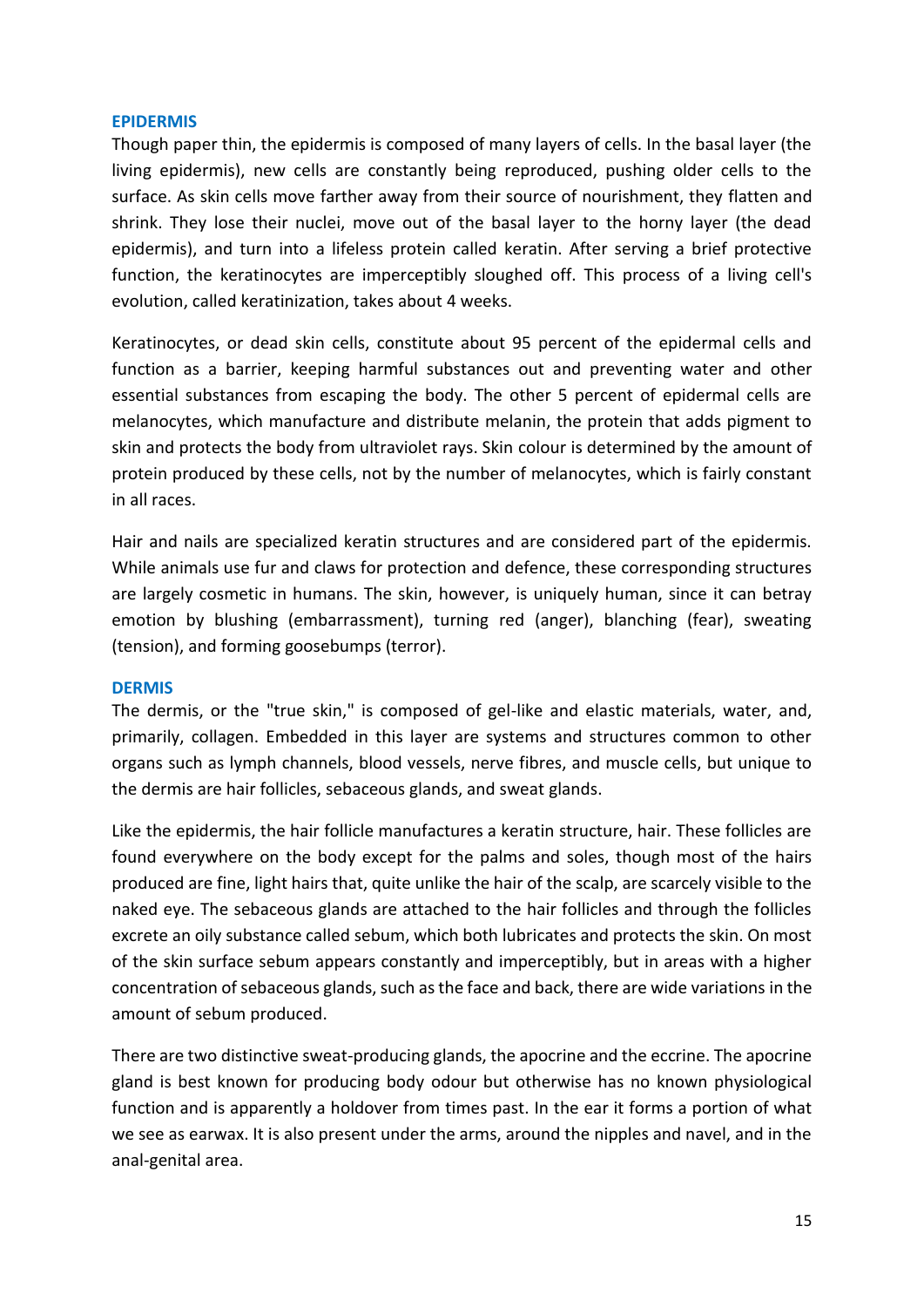The eccrine glands are an advanced and extensive system of temperature control. Several million of these glands are distributed over the entire body, with the highest concentration in the palms, soles, forehead, and underarms.

Sweat, a dilute salt solution, evaporates from the skin's surface to cool the body. Excessive sweating without replacement of lost water can cause heat stroke. Eccrine glands sweat in response to physical activity and hot environments, but emotional stress and eating spicy foods can also cause perspiring.

The dermis also regulates heat through a network of tiny blood vessels. In hot weather these vessels dilate to give off heat, causing the skin to flush. In cold weather, they constrict, conserving heat, causing pallor. The blood in these vessels nourishes the skin and provides protection for the cellular and fluid systems. Like the eccrine glands, blood vessels in the dermis are responsive to emotional stress, causing the colour changes mentioned previously.

Nerve endings in the dermis are the source of the body's sense of touch. They sense heat, cold, and pressure, providing both pain and pleasure.

### **SUBCUTANEOUS TISSUE**

The subcutaneous tissue is another layer of connective tissue below the dermis, specializing in the formation of fat. It is unevenly distributed over the body, and there are wide individual differences in distribution. In addition to providing protection and insulation, the subcutaneous tissue serves as a depository for reserve fuel to be drawn upon whenever the amount of calories taken in is less than the amount burned up through activity. It is also instrumental in manufacturing vitamin D.

#### **Why Do We Age?**

Over the years wrinkles develop and we begin to notice our skin ageing. These wrinkles are a result of damaged supporting tissue, the dermis. The dermis contains water, fat and cells, which aid in the production of two very important fibres, collagen and elastin. It is these fortifying fibres that give the skin firmness and elasticity.

As we age, the dermis retains less water and fat - the skin ceases to look plump, fewer supporting fibres are produced - the skin is less resilient, oil flow slows considerably - the skin is drier, and tiny capillaries beneath the skin close off - the skin receives less oxygen and minimal nutrients. Cell renewal rate also slows, therefore the development of new cells takes longer, while old cells remain longer on the surface of the skin. The result of this rather simple process is, older looking skin showing visible creases, spots and sags.

#### **Protecting your Skin**

We all need to protect and look after our skin on a daily basis. There are many factors that influence ageing and the awareness of these factors is essential if we are to avoid or at least monitor them. Stress, pollution, drugs, alcohol, cigarette smoking, improper nutrition, lack of sleep and ultra violet radiation play havoc on our lifestyle, which in turn stresses the skin tremendously and causes free radicals to attack the body.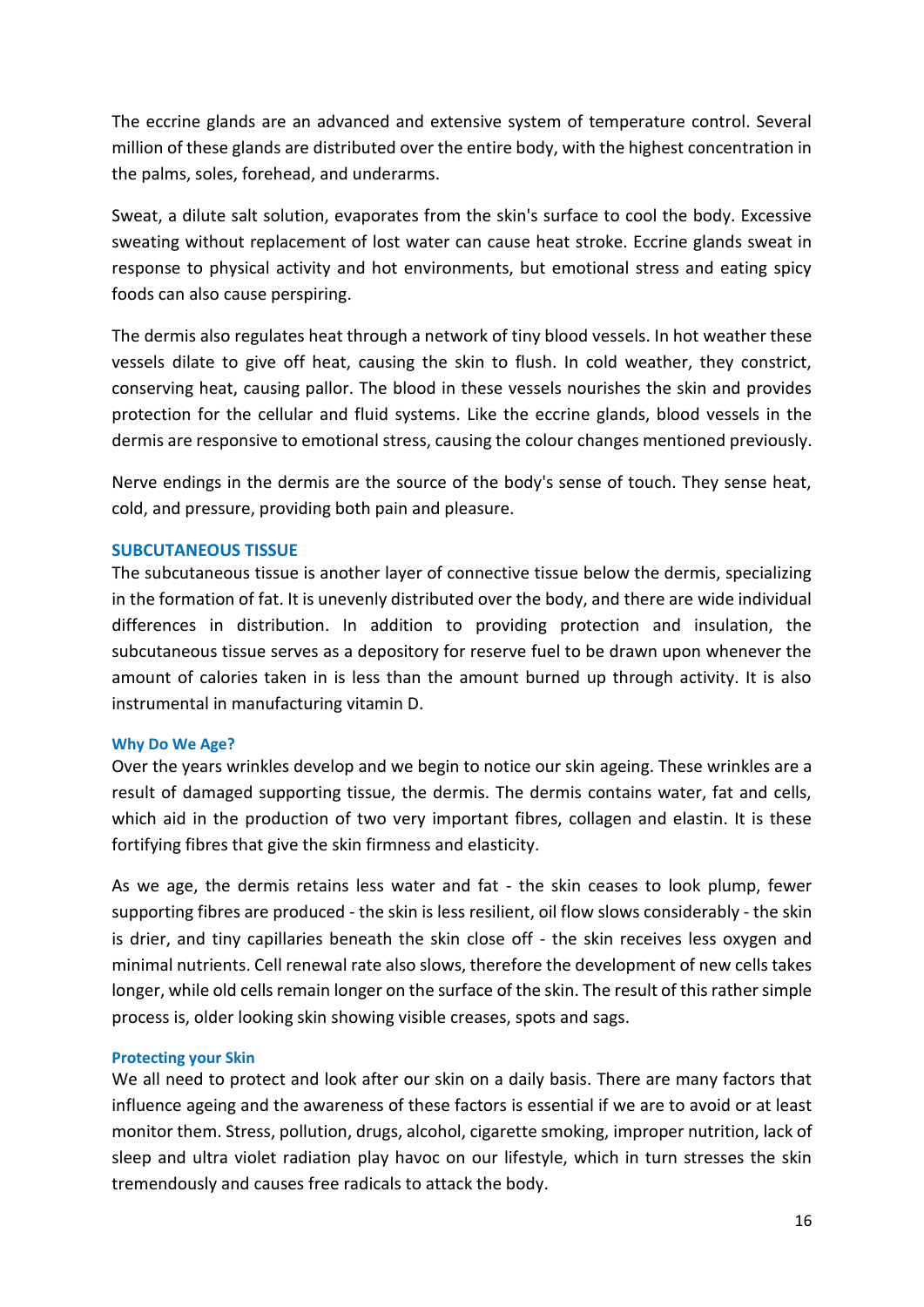Free radical damage contributes greatly to the ageing process by destroying healthy cells and damaging tissue. Free radicals are molecules of oxygen with unpaired electrons that desperately roam the body in search of normal healthy cells to latch onto. Once this attachment process takes place, oxidation begins - rather like metal rusting during weather exposure. Oxidation occurs most readily in fats, therefore cell membranes rich in fat, are prime targets.

#### **Nutrition**

Proper nutrition is essential for healthy, youthful skin. It is recommended that you eat a wide variety of foods to ensure nutrition needs are met. The daily food pyramid is an important role in helping to achieve a well-balanced diet. This nutritional guideline gives a practical overview of all the food groups and outlines the suggested daily consumption of each. Fats, oils and sweets should be used sparingly, while fruits and vegetables should be consumed as often as possible - at least five servings per day.

It is important however not to restrict fats altogether as the body requires these essential fatty acids and fat-soluble vitamins for proper functioning. Fats provide energy and contribute significantly to the taste of food and to deprive ourselves would result in nutrient imbalance and unhealthy 'bingeing'.

Skin problems are often a sign of vitamin deficiency. Certain B-complex deficiencies riboflavin- B2, thiamine- B1 and biotin, cause scaling and redness of the skin, particularly around the mouth and nose. Good sources of riboflavin, thiamine and B6 are found in lean beef, chicken, eggs, rye flour and milk.

Zinc deficiencies may cause similar problems. Foods containing the best sources of zinc include meats, eggs and seafood (oysters contain abundant sources of easily absorbed zinc), however good sources include roasted pumpkin and sunflower seeds, brazil nuts, Swiss and cheddar cheeses, peanuts and dark turkey meat. Vitamin C and zinc are important in the production of collagen. It has been suggested that a diet lacking in zinc may contribute to the appearance of age spots on the skin in later years.

Antioxidants, which include selenium and vitamins A,C and E, are of vital importance in the combat against ageing and free radicals. These important substances neutralise free radicals by pairing up their electrons. There is also sufficient evidence to suggest that vitamins E and C can decrease the level of free radicals in the blood.

Antioxidants also increase the skins cell renewal rate, normalise cell growth and stimulate blood flow and collagen formation. Synthetic forms of vitamin A have been proven to aid in the treatment of cancer, precancerous skin growths, wrinkles and acne, and vitamins A,C and E are known to reduce harmful damage to the skin from sun exposure. Good sources of vitamin A include fresh fruit and vegetables, while nuts, seeds and oils provide excellent sources of vitamin E. Vitamin C is found in citrus fruits, potatoes, broccoli and Brussel sprouts.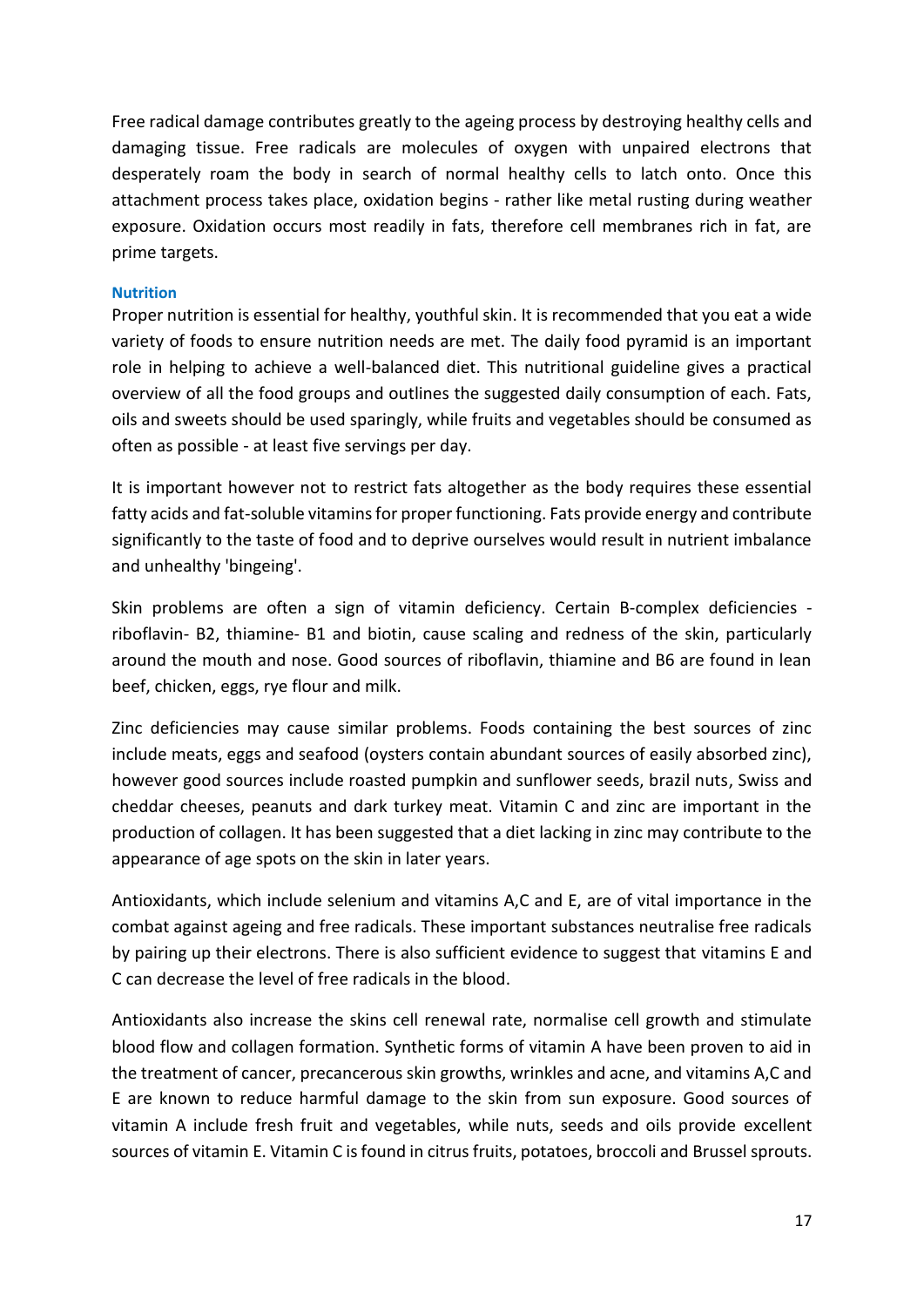Drink plenty of water - Water is required by the body to hydrate and replenish cells. The body's water component is approximately 60-70%. It uses water to transport nutrients around the body and for dissolving and eliminating toxins. Aim to consume 1-2 litres of either bottled or filtered water per day, to assist in achieving a smooth glowing appearance.

#### **Sun Exposure and Heat**

Sun exposed areas of the skin seem to show more wrinkles, spots, blemishes and pigment changes than covered areas. This ageing and discolouration of the skin is believed to be caused by sun damage to the dermal connective tissue, resulting in the skins loss of elasticity and collagen.

Dermal connective tissue that has been affected by ultra violet radiation (UVR) is not as firm or as resilient as normal connective tissue, therefore the surrounding blood vessels lack support. The blood vessels then widen and become visible on the surface of the skin as broken veins. Crimson patches or senile purpura, as they are technically called, are often present on the skin of elderly folk. These localised patches result from a slight knock or bump to the area affected by broken veins. The veins bleed into the skin, creating a visible skin alteration. Heat from other sources, such as hairdryers or heaters can also cause broken veins on the surface of the skin.

To protect your skin from the sun's harmful rays, slather sunscreen on all exposed areas whenever you step outside. Choose a sunscreen with a sun protection factor (SPF) of 15 or higher, and one which blocks both UVA and UVB rays - a broad spectrum sunscreen. Ultra violet radiation can also penetrate and damage skin through clouds and glass, therefore remember to apply sunblock during winter and while driving. Sit in the shade whenever possible and avoid heat on the surface of the skin.

### **Stress and Sleepless Nights**

The effects of stress and a few too many sleepless nights can show visibly on your face. From deeply etched frown lines to dark circles and puffiness under the eyes, it is relatively easy to neglect your skin to the point where it looks and feels worn-out.

The body requires at least 6-8 hours sleep per night depending on individual needs. During sleep the body and skin repair and rejuvenate, therefore you should nourish your skin with a good moisturiser before bed to feed your face while it works hard during the night to keep you youthful. Avoid stressful situations and learn to take 'time-out for yourself'. Constant crying and rubbing the eyes can damage the delicate eye tissue, causing lines and wrinkles. Stress related acne and blemishes may also show up on the skin in times of depression.

Learn to relax your facial muscles so as to avoid expression lines. Gentle facial massage stimulates nerve endings and nourishes the skin by increasing the flow of oxygen through the blood, ensuring a healthy facial glow.